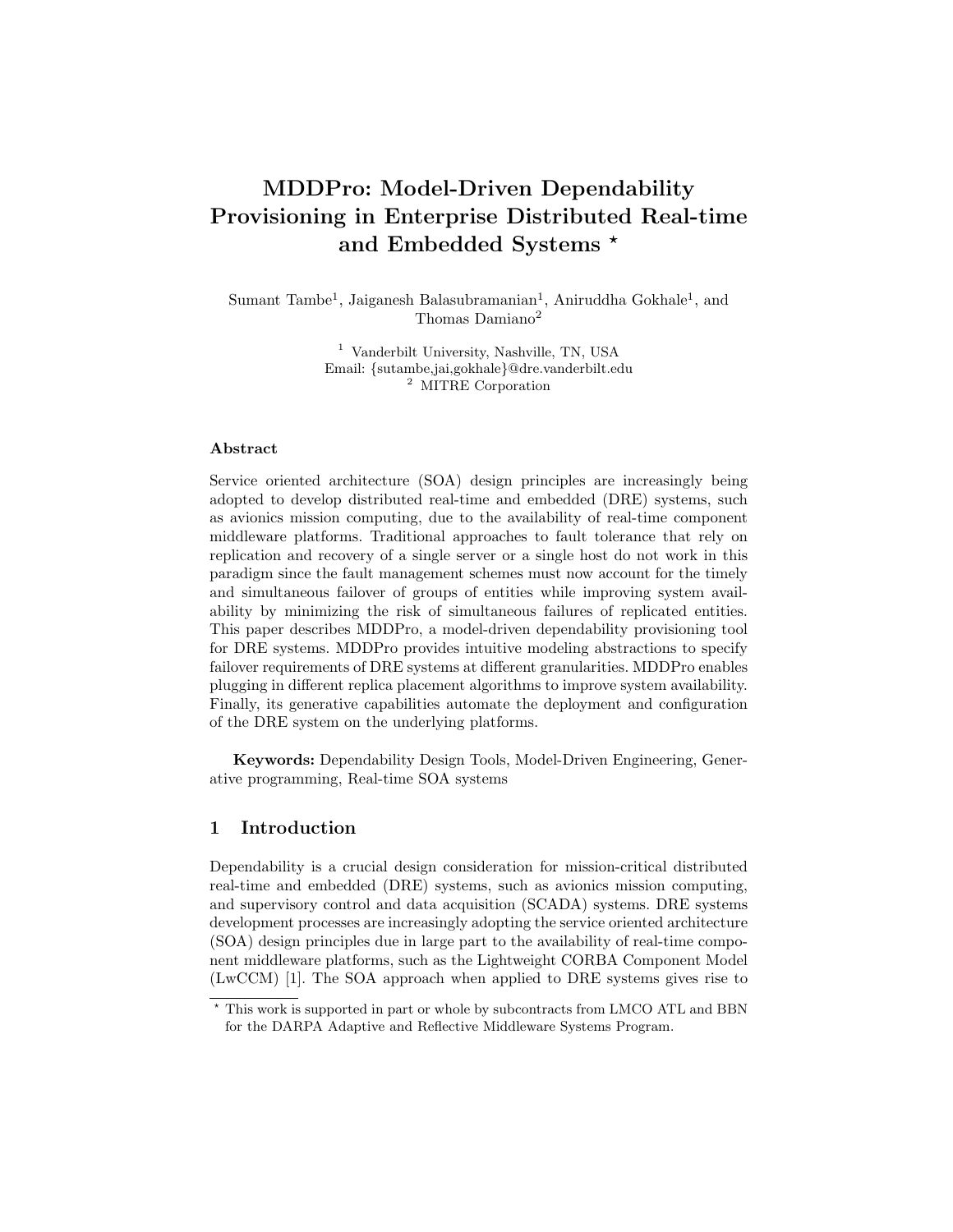what we term *enterprise DRE systems*, which are a loose coupling of interacting real-time and embedded services that are composed, assembled, deployed and configured on the underlying platforms to realize the end-to-end functionality. With the newer SOA-style design, however, new challenges emerge in the design of dependability management solutions for enterprise DRE systems, which stem from the following limitations of contemporary mechanisms:

Limitations of existing dependability mechanisms. A substantial amount of research in dependable distributed computing has predominantly concentrated on providing fault tolerance solutions to intrinsically homogeneous, two-tier client-server systems with mostly request-response semantics or cluster-based server systems with transactional semantics. These research artifacts most often assume single language and single platform systems, which when incorporated in middleware platforms form point solutions, limit reuse, and are too restrictive for enterprise DRE systems.

Lack of support for mixed-mode dependability semantics. DRE systems of interest to us require mix mode dependability wherein parts of the system may require ultra high availability calling for solutions that require active replication schemes while other parts of the systems may demand passive forms of replication to overcome issues with non-determinism.

Lack of support for variable failover granularity and failure risk management. In enterprise DRE systems, traditional approaches to fault tolerance that rely on replication and recovery of a single server process or a single host are not sufficient since the fault management schemes must now account for the timely and simultaneous failover of groups of entities while also improving the system availability by minimizing the risk of simultaneous failures of groups of replicated entities.

Lack of intuitive and scalable dependability provisioning tools. Standardized middleware solutions to dependability, such as FT-CORBA [2], provide a one-size-fits-all approach, which do not support the different properties, such as mixed-mode dependability semantics, required by enterprise DRE systems. Moreover, dependability provisioning in DRE systems tend to use imperative, programmatic mechanisms which are tedious, inflexible, non reusable and error prone, and cannot scale to large enterprise DRE systems, where heterogeneity of the underlying platforms is the norm.

To address the challenges outlined above, design-time tools that can automate the dependability provisioning problem for enterprise DRE systems are needed. This paper describes MDDPro (Model Driven Dependability Provisioning), which is a Model-driven Engineering (MDE) [3] tool for design-time dependability provisioning in enterprise DRE systems. We demonstrate

- how the intuitive modeling capabilities in our tool can model fault tolerance elements in DRE systems at different granularities,
- how system availability can be enhanced by applying replica placement decision algorithms on the models, and
- how generative programming capabilities in the tool can be used to rapidly and reliably provision dependability in DRE systems.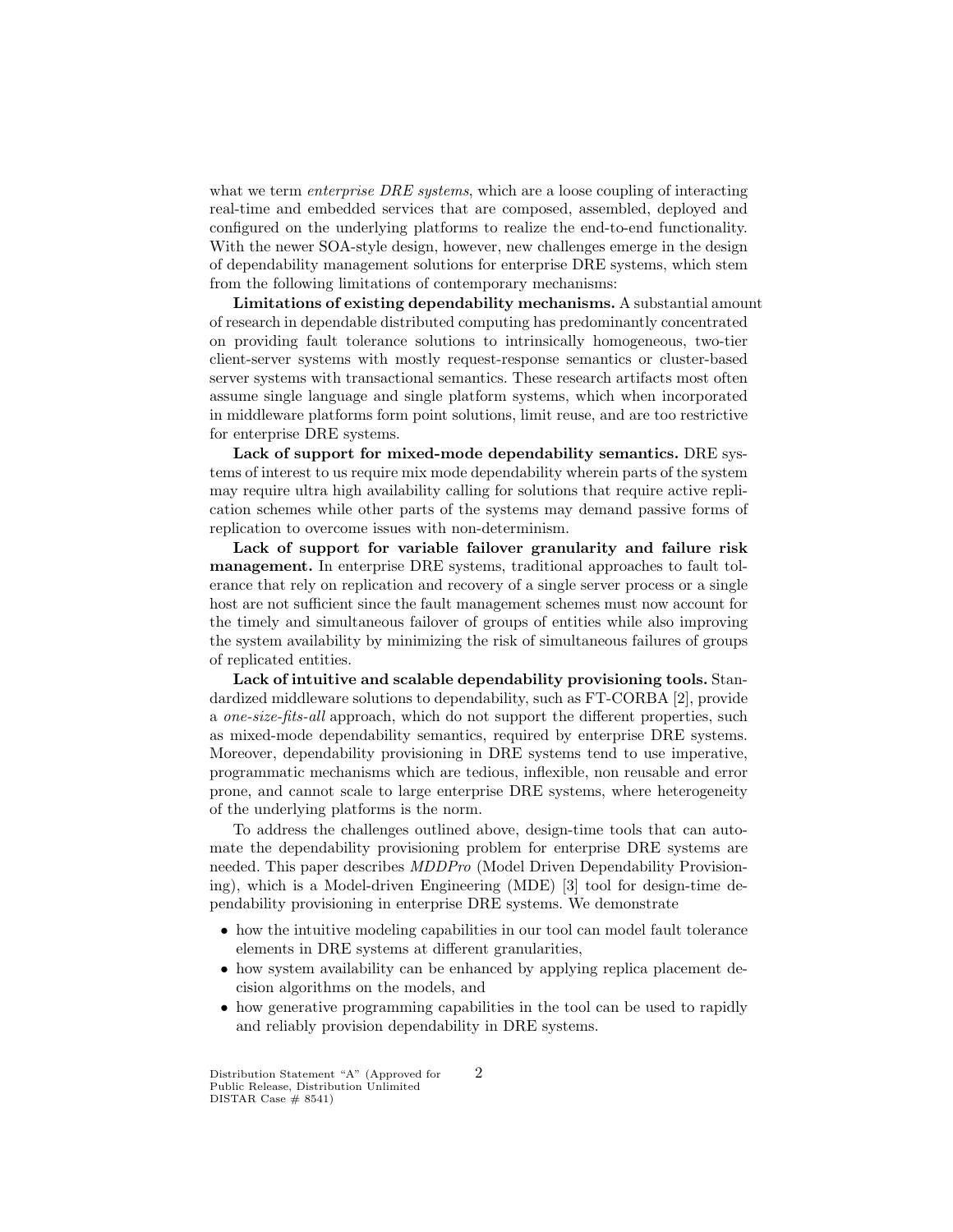The rest of the paper is organized as follows: Section 2 describes the challenges in designing the dependability provisioning tool for enterprise DRE systems; Section 3 describes the design and implementation of our dependability provisioning tool; Section 4 describes related research; and Section 5 provides concluding remarks and directions for future research.

# 2 Design Considerations for Automated Dependability Provisioning

Several factors must be considered when developing a dependability provisioning tool, such as MDDPro, for enterprise DRE systems. In this section we use a sample enterprise DRE system as a guiding example to outline the requirements of such a design-time tool.

#### 2.1 Enterprise DRE System Case Study

Figure 1 illustrates a sample enterprise DRE system drawn from representative domains, such as avionics mission computing or shipboard computing, where variables of interest are sensed by the sensor equipment, which are software controlled and fed to a set of planners who determine the appropriate control action to be taken, and subsequently relay this information to the actuator software components.



Fig. 1: A Sample Enterprise DRE System

Enterprise DRE systems are often deployed over heterogeneous platforms, which consist of multiple different networks, hardware and several layers of software. We consider the fact that failures may occur in any of these entities. For example, node failures, operating system crashes, middleware broker process failures, and even network link failures are common. In our current discussion we do not consider multiple cascaded failures.

Quite often the critical functionality of enterprise DRE systems is spread across multiple components. For example, the planning activity in Figure 1 is spread across two planning components, which could be deployed in separate application servers on different hosts. Since these distributed set of components form a unit of critical functionality, for high availability and even for the correct

3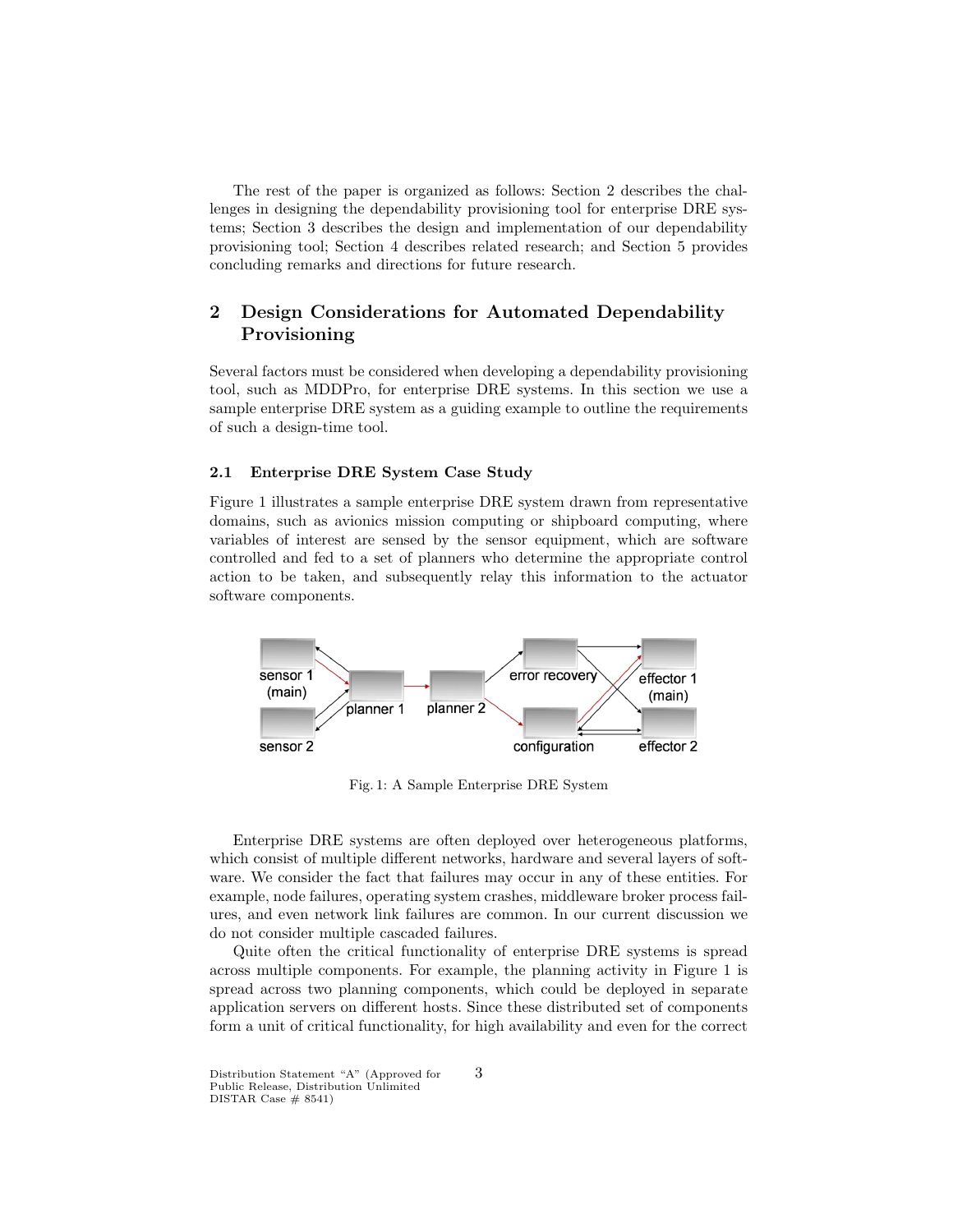operation of the system, it may be required that all such components in the critical path be protected against failure.

Moreover, if any of these individual components fail, it may not be sufficient to recover only the failed component but rather the failover should recover a group of critical components. This is because failure recovery takes finite amount of time and therefore by the time the failed functionality is recovered, the system may lose some critical system events. Therefore, it is highly desirable in such situations to failover to another replica of the protected group of the components although the failure may occur in only a single component. Thus, the fault recovery granularity can be much larger than the system elements affected by the single failure. The functionality and the topology of replica workflow could be different from that of the primary set of components to account for graceful degradation.

Risk management and availability considerations in enterprise DRE systems involve how individual or groups of critical components are replicated and deployed. Effective deployment of replica (or replica groups) minimize the risk of simultaneous failures in individual replica groups thereby improving the availability of the system.

### 2.2 Design Considerations

Using the enterprise DRE system case study illustrated in Figure 1 and the dependability management requirements outlined above, we now describe the design considerations for an automated dependability provisioning tool for enterprise DRE systems. In the following we describe the desired characteristics of such a design tool.

1. Variable granularity of system protection: Enterprise DRE systems are composed of several independently deployable assemblies of components that communicate together in a workflow fashion to carry out the system's functionality. Quite often the unit of modularity in the system design is larger than a single deployed component and results in some critical functionality of the system being spread across multiple components and/or assemblies. As outlined in the case study, in terms of the availability perspective, the entire critical functionality which is spread across multiple components must now be protected from failures. Moreover, failure of any one component in the workflow now implies the failure of the entire flow. In such a situation, the system must failover to a redundant workflow as opposed to a single component. One strategy for the failover mechanism could be to allow graceful degradation. The functionality of the replica components may not be the exact duplicate of the original. For example, the replica component can possibly implement an algorithm that is less resource hungry compared to the primary.

A design-time tool must allow the specification of these requirements of enterprise DRE system. Section 3.2 describes how MDDPro provides intuitive abstractions to capture these dependability requirements of enterprise DRE systems.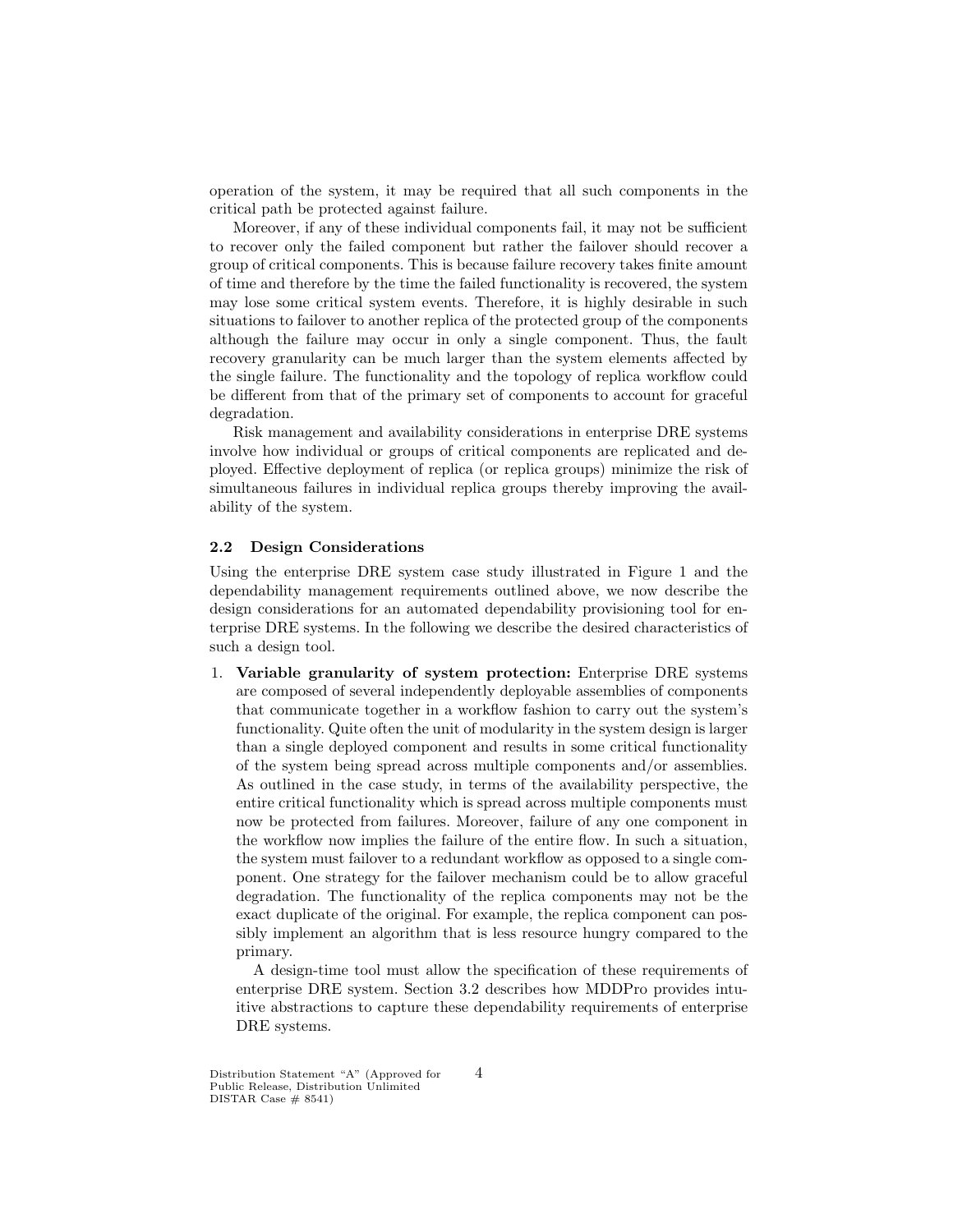2. Mixed-mode dependability requirements: Enterprise DRE systems are large-scale and comprise several different components each of which accomplishing specific tasks of the entire system functionality. Some parts of the system may require ultra high reliability mandating active replication schemes. However, due to the overhead associated with active replication and the non determinism issues [4, 5] involved in active replication, it may be necessary to restrict the use of active replication to a small part of the enterprise DRE systems. Other parts of the system may then use other forms of replication, such as passive replication, or depend on simple restart mechanisms depending on the criticality of the component and available resources in the system.

The design-time tool must enable enterprise DRE system developers to capture these mixed-mode dependability semantics of the system. When combined with the granularity of protection units and other performance requirements of the system, this provisioning task becomes complex to perform manually using ad hoc and programmatic techniques. Section 3.2 describes how MDDPro provides intuitive abstractions to capture mixed-mode dependability requirements of enterprise DRE systems.

3. Effective replica deployment for maximizing availability: As alluded to above, enterprise DRE systems may have a number of different protected units of functionality that are assembled together to form the system. Moreover, different parts of the system may use different replication schemes. Considering both these requirements, it is now necessary to introduce redundancy in the system that accounts for the units of protection used and the replication styles used. Redundancy in the system improves system availability, however, high levels of reliability are realized only when replicas are placed in such a way that the risk of simultaneous failures of replicas is minimized. Effective replica placement also impacts several other performance characteristics of the entire system. For example, effective replica placement may be necessary to maintain a bounded and fast state synchronization among the replicas.

A design-time tool can be used to ensure that the system simultaneously satisfies multiple QoS requirements such as performance, predictability and availability, by incorporating deployment state space search algorithms that automatically find effective deployments. This feature boils down to the general problem of constraint satisfaction. Optimality is a harder problem than constraint satisfaction, however, we do not consider it yet in our design. Section 3.3 describes how we have designed our MDDPro tool that can plug in different replica placement algorithms that find effective deployments for enterprise DRE systems.

4. Automated provisioning of dependability: Even though the modeling techniques can help capture dependability requirements while replica placement algorithms can provide effective deployment decisions, these must ultimately be realized in the context of the underlying hosting platforms, such as the component middleware. Component middleware often use XML meta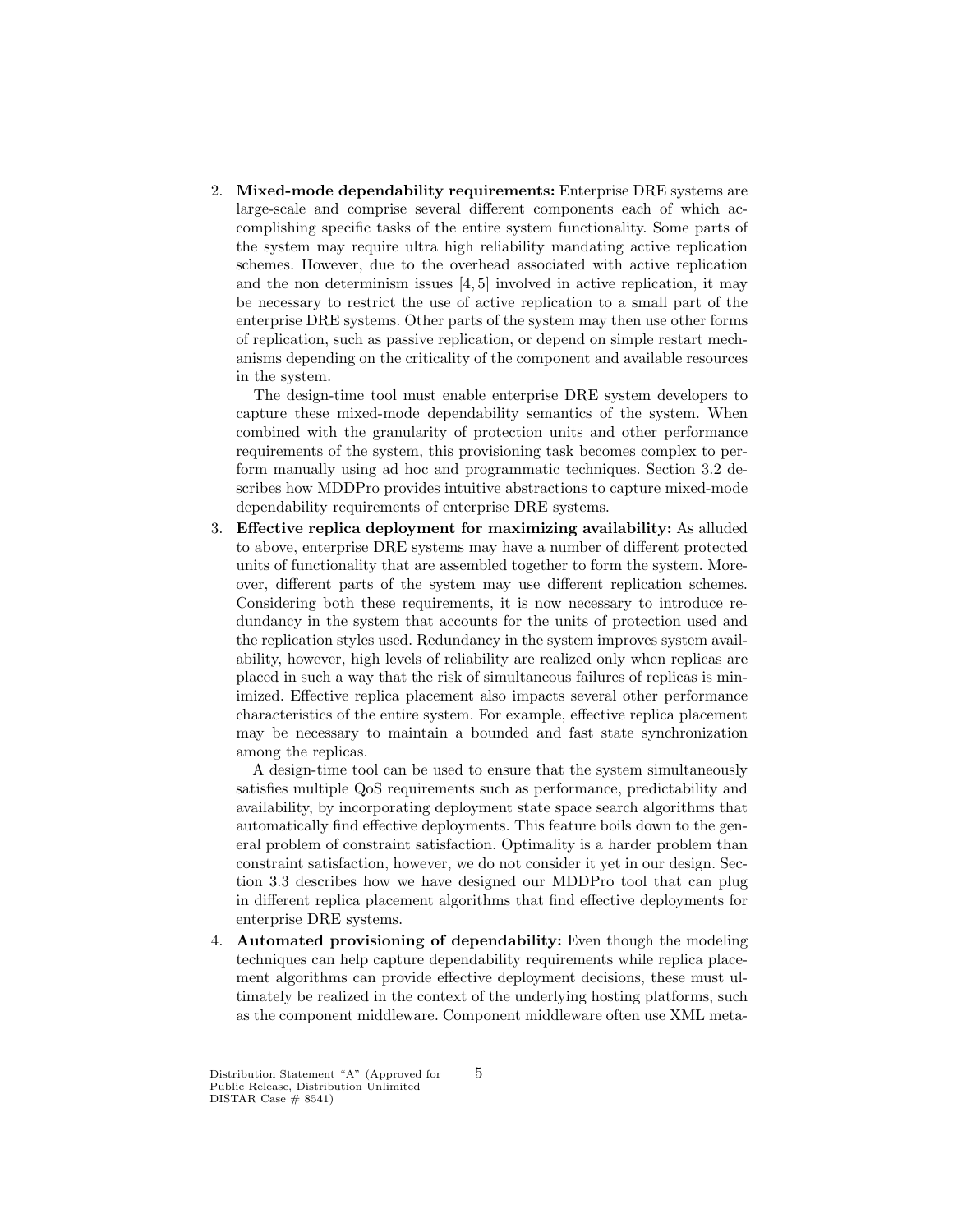data that describes how components of an enterprise DRE system should be hosted in the middleware and how they must be connected to each other. For large-scale systems, the amount of metadata becomes very large and ad hoc techniques, such as handcrafting these descriptors becomes infeasible and error prone.

Dependability provisioning makes this task harder since the metadata must now account for the protection units and provisioning the multiple replication schemes within the enterprise DRE system. This requires substantial degree of middleware configuration by allocating different resources end-to-end. Replication adds to the number of connections that must be established between the different protection units and their replicas. The replication style makes this task even harder. For example, when active replication is used, the middleware must be configured to use a group communication substrate that is used by the communication between replicas. On the other hand, in passive replication, the secondary replicas must be provisioned on the middleware to accept periodic state updates from the primary. Section 3.4 describes how generative programming [6] techniques used within our MDDPro tool automates the metadata generation to provision dependability for enterprise DRE systems within the middleware platforms.

Solution Approach. Model Driven Engineering (MDE) [3] is a promising approach to provision the dependability requirements for enterprise DRE systems because it raises the level of the abstraction of system design to a level higher than third-generation programming languages by providing a scalable and intuitive abstractions that are closer to the domain. The model-per-concern paradigm within MDE alleviates system complexity because it abstracts away the irrelevant details from the developer's current "view" of the system. Generative tools provided by MDE approaches can seamlessly integrate multiple views of the system and produce a consistent set of metadata used by underlying hardware/software platforms for configuration. The MDDPro tool described in this paper is therefore based on the MDE approach.

# 3 Dependability Provisioning using Model-driven Engineering

In this section we describe the design and implementation of our MDDPro design-time, automated dependability provisioning tool, which uses a modeldriven engineering (MDE) approach in its design and satisfies the requirements of such a tool outlined in Section 2.2.

#### 3.1 Overview of Enabling Technologies

Before delving into the details of our design-time dependability provisioning tool, we first provide an overview of the enabling technologies we have leveraged to develop MDDPro.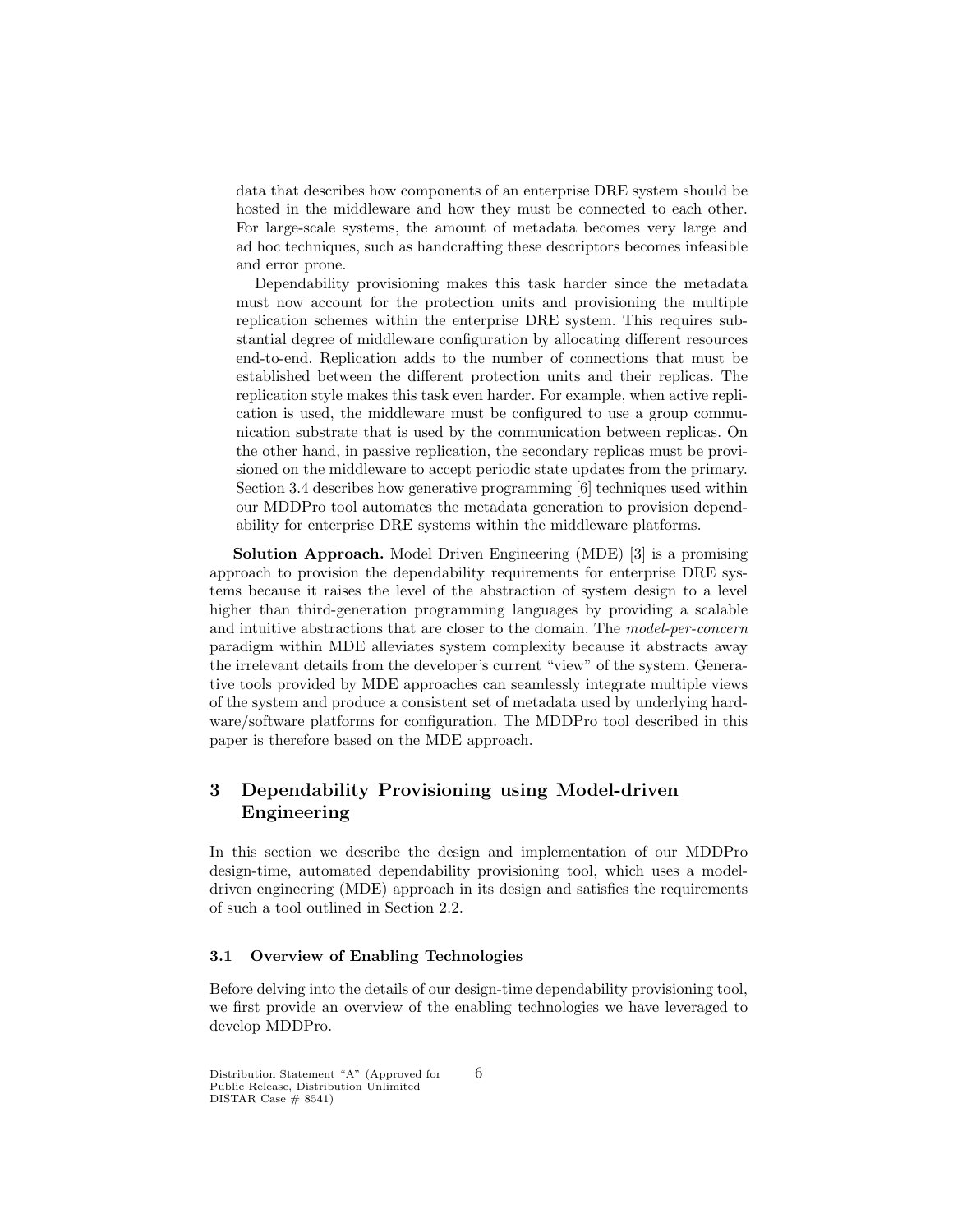MDDPro has been developed in the context of the CoSMIC (Component Synthesis with Model Integrated Computing) [7] MDE toolsuite. CoSMIC is an open source MDE tool suite used to simplify the development of component-based DRE applications focusing particularly on the assembly, deployment, configuration, and validation of component-based enterprise DRE systems. CoSMIC comprises a collection of domain-specific modeling languages (DSMLs), which define the concepts, relationships, and constraints used to express domain entities [8], and generative programming capabilities that automate the different development concerns of DRE systems.

The different capabilities in CoSMIC including the MDDPro tool described in this paper have been developed using the Generic Modeling Environment (GME) [9]. GME is a metaprogrammable modeling environment that enables domain experts to develop visual modeling languages and generative tools associated with those languages. The modeling languages in GME are represented as metamodels. A metamodel in GME depicts a class diagram using UML-like constructs showcasing the elements of the modeling language and how they are associated with each other.

A key CoSMIC DSML developed in GME is the Platform Independent Component Modeling Language (PICML) [10], which enables graphical manipulation of modeling elements, such as component ports and attributes. PICML also performs various types of generative actions, such as synthesizing XML-based deployment plan descriptors defined in the OMG Deployment and Configuration (D&C) specification [11]. CoSMIC provides the Component QoS Modeling Language (CQML), which is a mapping of the platform-independent PICML models to models that are specific to the lightweight CORBA Component Model. Figure 2 illustrates the CQML model for the enterprise DRE system case study from Figure 1. Our MDDPro tool is an enhancement to the CQML DSML and its generative capabilities.

#### 3.2 Modeling Dependability Requirements in MDDPro

We now describe how the MDDPro tool addresses Requirements (1) and (2) described in Section 2.2. CQML allows modelers to annotate the system elements modeled with platform-specific details and different quality of service (QoS) requirements as shown in Figure 2. MDDPro is responsible for the dependability QoS attributes in CQML. The artifacts that can be annotated are component instances, component implementations, connections between component ports, component assemblies, among others.

MDDPro allows an enterprise DRE system deployer to model the dependability requirements in the QoS view of the DRE system as shown in Figure 3. The QoS view leverages the basic structure of the DRE system in terms of the component instances in an assembly, component ports and their inter connections. It allows FT elements to be modeled orthogonally to the system components and therefore achieves separation of dependability concerns from the primary system composition and functionality concerns.

7

The following modeling elements are supported within MDDPro: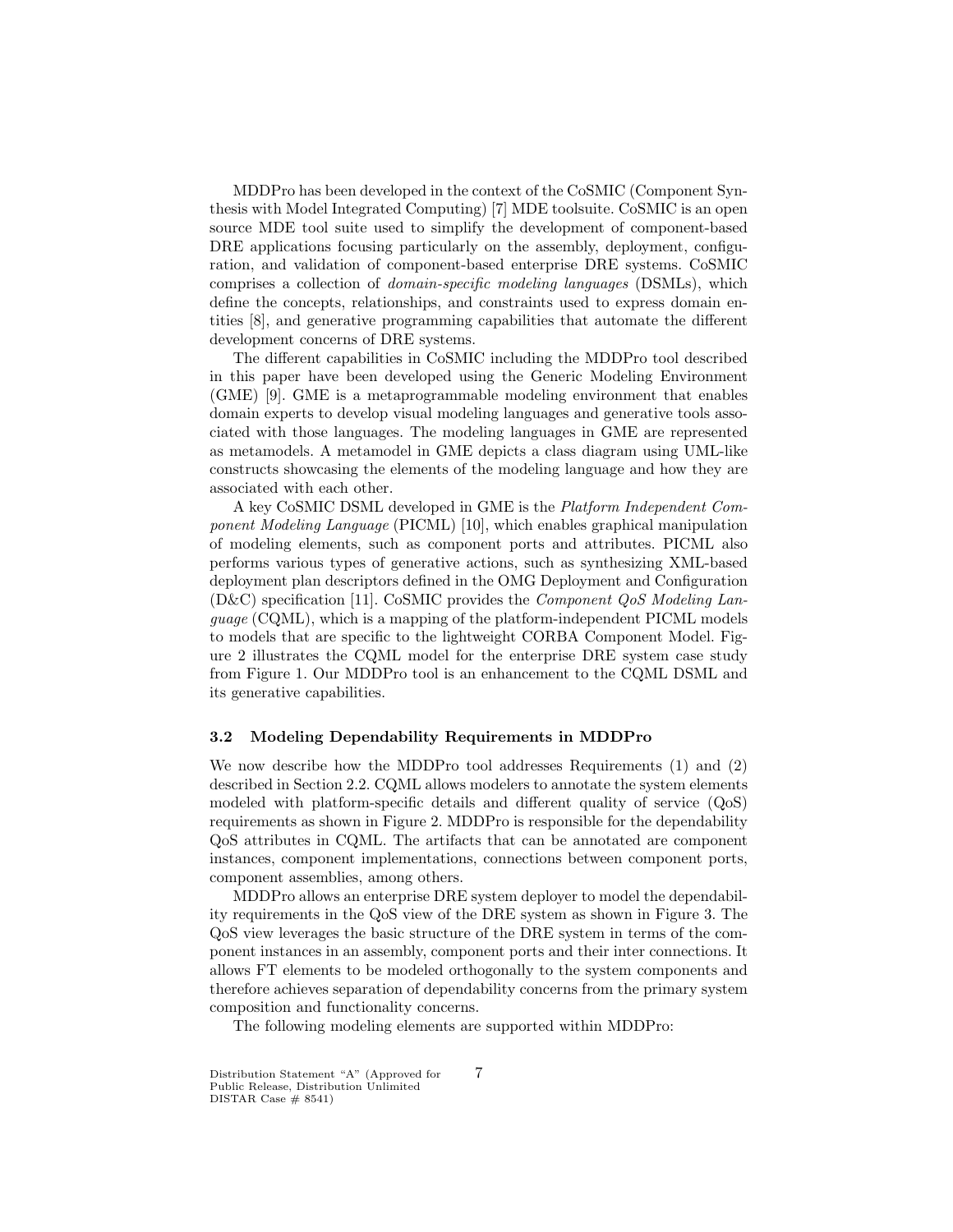

Fig. 2: CQML Model of the Enterprise DRE System Case Study

• Failover units (FOUs), which enable control over the granularity of protected system components, such as software components, component assemblies, or entire component workflows. Failure of any one element belonging to a FOU is treated equivalent to the failure of all the elements in the FOU and the system effectively "fails over" to another replica of the FOU. This modeling abstraction not only captures the failover granularities of system entities, but also the degree of replication for each FOU and other systemic requirements, such as the periodicity of liveness monitoring for FOUs. The degree of replication is represented as a pair of numbers representing minimum and maximum number of replicas. The programming language artifacts that implement the replica components could be different from that of the primary components allowing graceful degradation of the functionality if the dependability solution desires it.

Frequently, the liveness of distributed components is monitored using a "heart beat" protocol. The frequency of the heartbeat is one configurable parameter in the liveness monitoring, which can be configured in MDDPro. The heartbeat itself is configurable in two ways: push model or pull model. Thus, the directionality of the heartbeat can also be configured in MDDPro. In Section 3.4 we show how modeling of FOUs enable us to automatically synthesize and configure liveness monitoring components as well as heartbeat producing components. Conceptually, a FOU is an abstraction to capture the availability requirements at the control plane of the dependability solution.

• Replication groups (RGs), which allows capturing the replication requirements of software components within a FOU. These models specify replication strategies, such as active, passive or other variants, and the state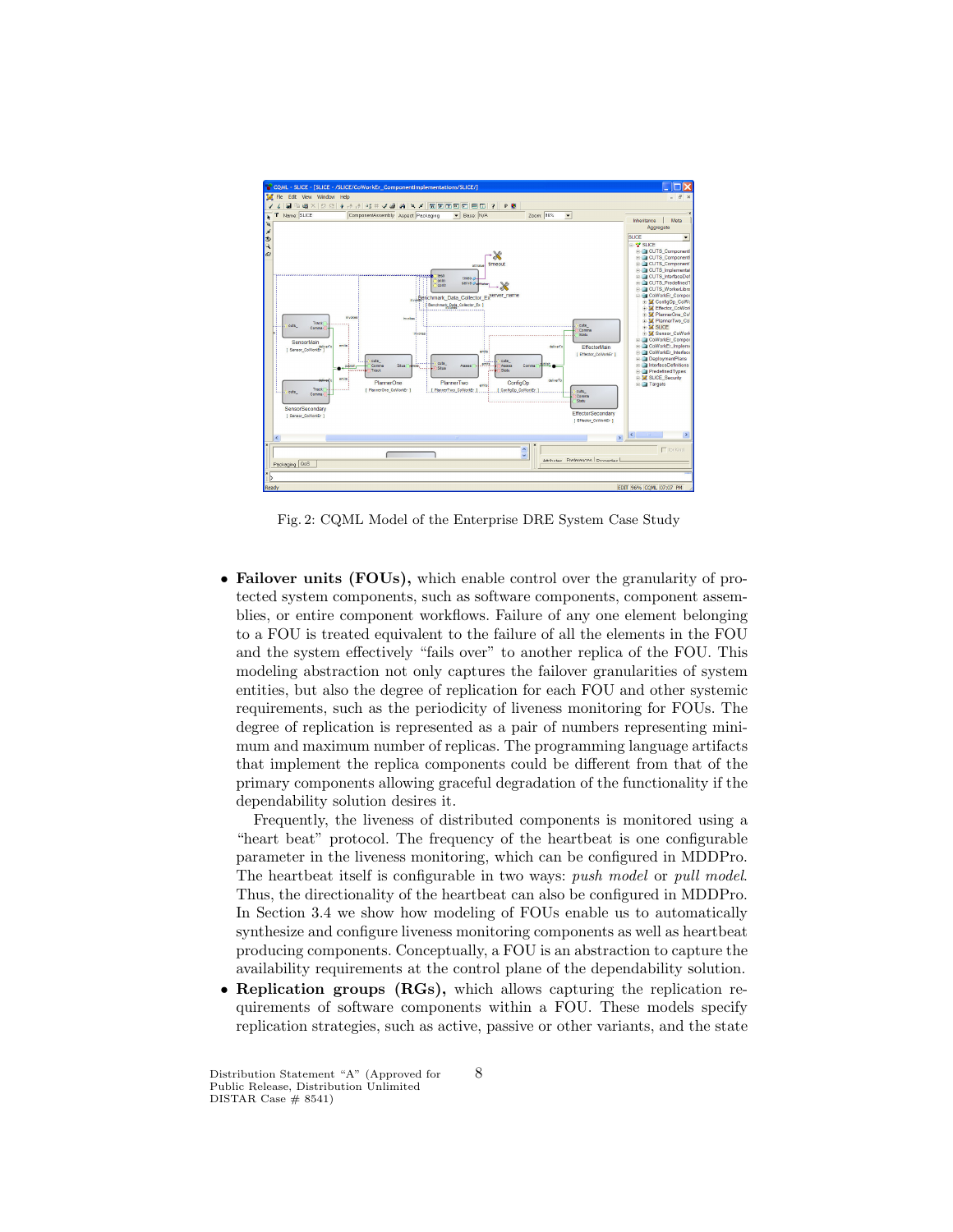

Fig. 3: Availability Requirements Modeling in CQML

synchronization policies for components. A replication group captures the configuration parameters related to the data plane of the deployment solution. Multiple replicas of the system components synchronize their state with each other as per the configuration of the data plane. For example, data synchronization frequency of the replicas is configurable. Moreover, the topology of state synchronization among replicas is also a data plane level configuration issue handled in MDDPro.

Shared Risk Groups (SRGs), which defines one way of grouping of the resources in the target network of the applications that share a risk of simultaneous failure. Application components share a risk of simultaneous failure by virtue of the failure of the resources they share, such as processes, nodes, racks or even data centers on which they are hosted. Risk factors are determined by assigning the metrics, such as co-failure probabilities to a hierarchy of the network resources in a risk group that affects the availability of the system. The computation of the co-failure probabilities themselves is beyond the scope of this paper and is assumed to be done apriori using reliability engineering methodologies.

The primary purpose behind modeling the shared risk groups and their respective co-failure probabilities is to facilitate automated deployment deci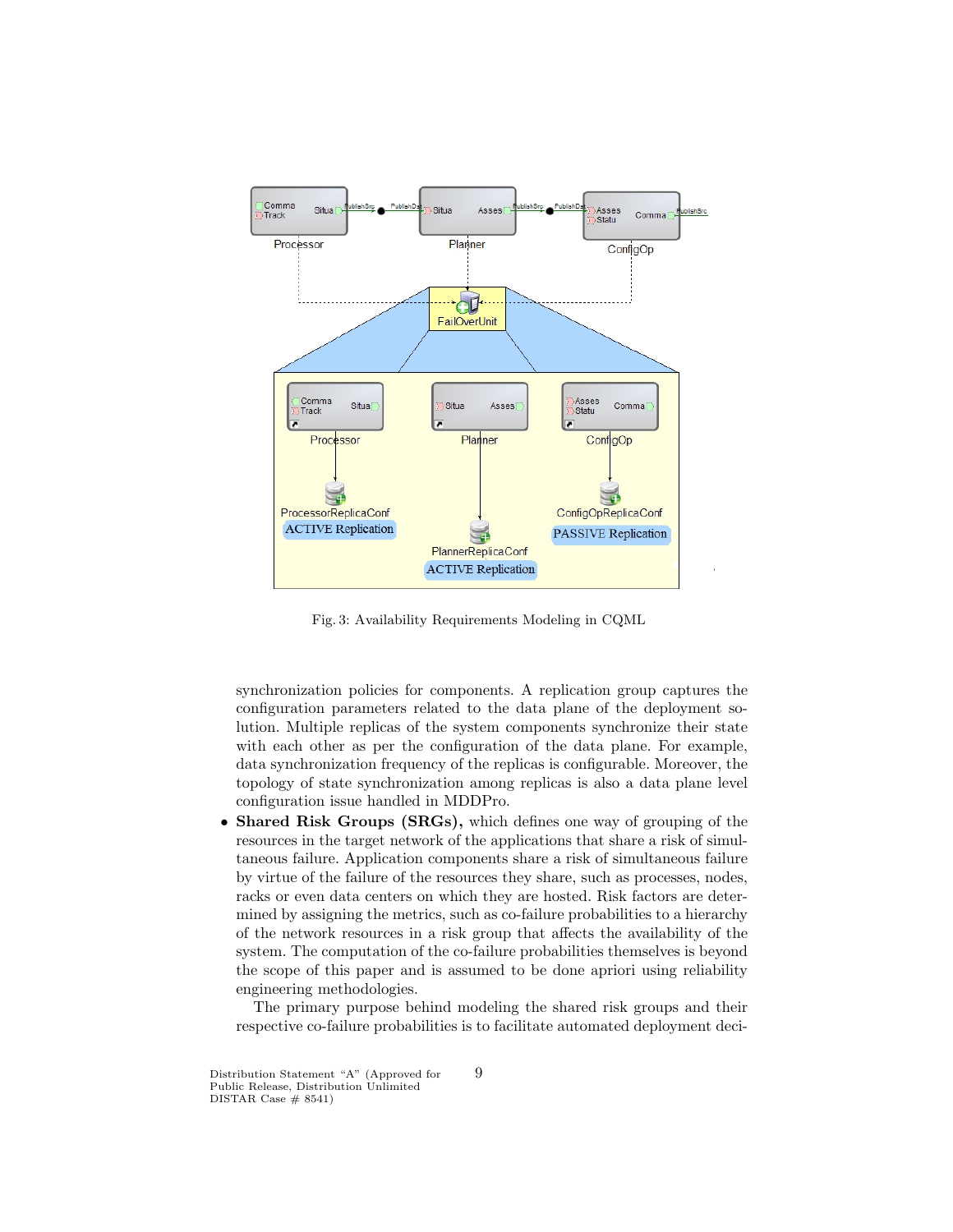sions of the components in the system such that the probability of failure of entire system is minimized thereby increasing the availability. One way of reducing the co-failure probability is to increase the physical distance between the nodes where the components are deployed. Here, the physical distance can be thought of as the distance from a remote host or a remote blade or a remote data center and so on. An advantage of using distance metric is that it is simpler and quite intuitive than co-failure probability. In Section 3.3 we show how the shared risk group model is used by the MDDPro model interpreter to determine a suitable and effective deployment that satisfies the availability requirements and minimizes risks of simultaneous failures. In our prototype implementation of the algorithm we use the simpler distance metric to guide the decision of the replica placement.



Fig. 4: Shared Risk Group Hierarchy Modeling in CQML

The Figure 4 shows a model of the Shared Risk Group hierarchy. Hosts 1 to 5 are part of a domain and are contained under a common "RootRiskGroup" at the top. A RootRiskGroup represents comparatively larger structures such as a ship or an entire building. All the hosts in the domain share a common risk of failure of the largest composing structure represented by a RootRiskGroup. We limit the scope of our dependability solution at that level. The RootRiskGroup is further divided in to smaller units of Shared Risk Groups as shown in the figure. For example, Host1, Host4 and Host5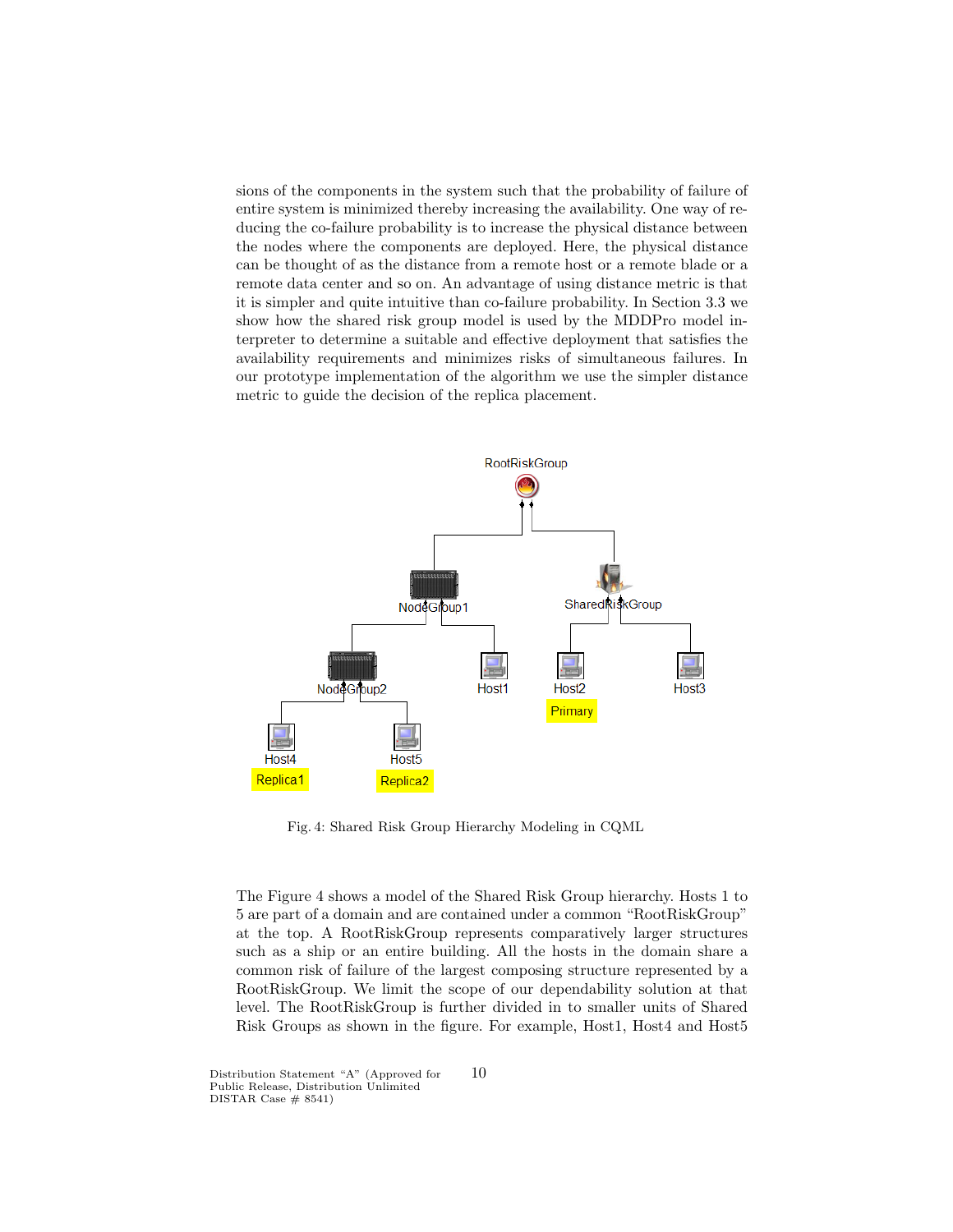share a common risk of a failure of the NodeGroup1 but failure of Node-Group2 that consists of Host4 and Host 5 does not affect Host1.

The distance between hosts is simply computed as the number of tree edges between two hosts. For example, the distance between the Host2 and Host3 is 2. Similarly the distance between the Host2 and the Host4 or Host5 is 5. Based on such a Shared Risk Group hierarchy, deployment decisions are taken to maximize the distance between the primary component and its replicas as shown in the Figure 4

#### 3.3 Improving Availability via Effective Replica Placement

Requirement (3) in Section 2.2 states that the dependability solution for enterprise DRE systems must minimize the risk of simultaneous failures of replicated functionality. This requires effective replica placement algorithms, where replication is provided for protection units that are modeled as failover units described in Section 3.2.

MDDPro uses GME's plugin capabilities to add model interpreters. One such model interpreter addresses the replica placement problem. The placement model interpreter provides a strategizable framework that can use different constraintbased algorithms to determine an effective replica placement plan to minimize the co-failure probability of the system as a whole.

Formulation of replica placement problem instance in MDDPro. In one instantiation of the formulation of the replica placement problem within our strategizable model interpreter, we use mathematical vectors to represent the distance of the replicas from the primary component. If the primary component has N replicas, then we form N orthogonal vectors, where each vector represents the distance from the primary component node in terms of hops captured in the shared risk group hierarchy. The magnitude of the resultant vector of the N orthogonal vectors is used to compare different deployment configurations and to find the one that satisfies the constraints.

In this formulation of the placement problem algorithm, we have taken care to avoid generation of some obviously undesirable deployment configurations of the system. For example, it does not allow deployment configuration where all the replicas of a component are located in the same host. This is obviously undesirable in dependable enterprise DRE systems because placing multiple replicas in the same host increases the risk of simultaneous failure of replicas.

Prototype heuristic algorithm using the distance metric. The prototype placement algorithm that we have developed maximizes the distance of the replicas from the primary replica but the pair-wise distance between replicas themselves can be small. In other words, the replicas themselves can group together in closely located hosts that are farthest from the primary host. Such a deployment configuration is skewed and undesirable. To alleviate the problem we apply a penalty function to the resultant magnitude of the vector. The penalty function gives more precedence to uniform deployments than highly skewed deployments. The penalty function that we have used is a simple standard deviation of the distances of individual replicas from the primary component. We can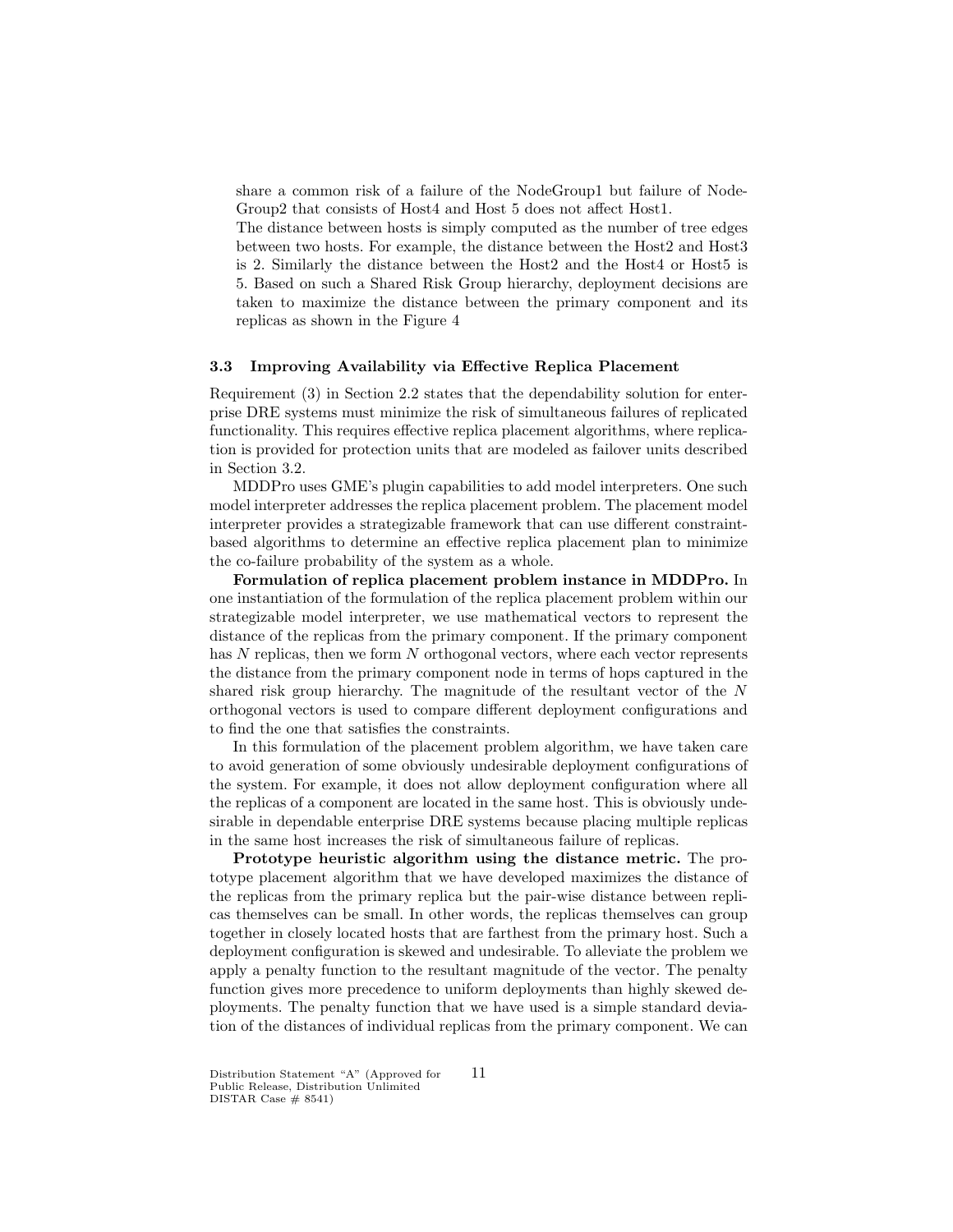generate better configurations by penalizing highly skewed deployment configurations heavily compared to the more uniform deployment configurations.

For example, consider two resultant vectors  $v1\{4, 4, 4\}$  and  $v2\{1, 1, 8\}$  having 3 dimensions. Although the magnitude of v2 is much greater than v1, the deployment configuration captured in v1 is more desirable than v2 because the replicas are spread across more uniformly around the primary unlike v2. The heuristic algorithm for the prototype implementation of the deployment algorithm is illustrated in Listing 1.

```
1. Compute the distance from each of the replicas to the primary for a placement.
2. Record each distance as a vector, where all vectors are orthogonal.
3. Add the vectors to obtain a resultant.
4. Compute the magnitude of the resultant.
5. Use the resultant in all comparisons (either among placements or against a threshold)
6. Apply a penalty function to the composite distance (e.g. pairwise replica distance)
```
Listing 1: Replica Placement Heuristics

# 3.4 Automated Dependability Provisioning via Generative Programming

The model interpreters and generative tools in MDDPro use the dependability requirements captured in the models for synthesizing metadata used to provision dependability for enterprise DRE systems. In order to realize such an automation in the provisioning process several artifacts of dependability must be addressed: (a) the designer of the dependable system has to annotate the desired degree of replication of the protected components in the model, (b) the generative tools have to process the replication requirements and produce deployment metadata that reflects the number of physical software components that will actually be deployed but not necessarily be represented in the model, (c) derive the complex connection topology interconnecting the generated components, which is dictated by the degree and style of replication of the primary component as well as replication requirements of the components it interacts with, and (d) generating the fault-tolerance infrastructure components that produce a periodic heartbeat as well as monitor the liveness of the replicated components.

Deployment metadata generation framework As noted in Section 3.1, the real-time component middleware platforms used to host the enterprise DRE

Distribution Statement "A" (Approved for Public Release, Distribution Unlimited DISTAR Case # 8541) 12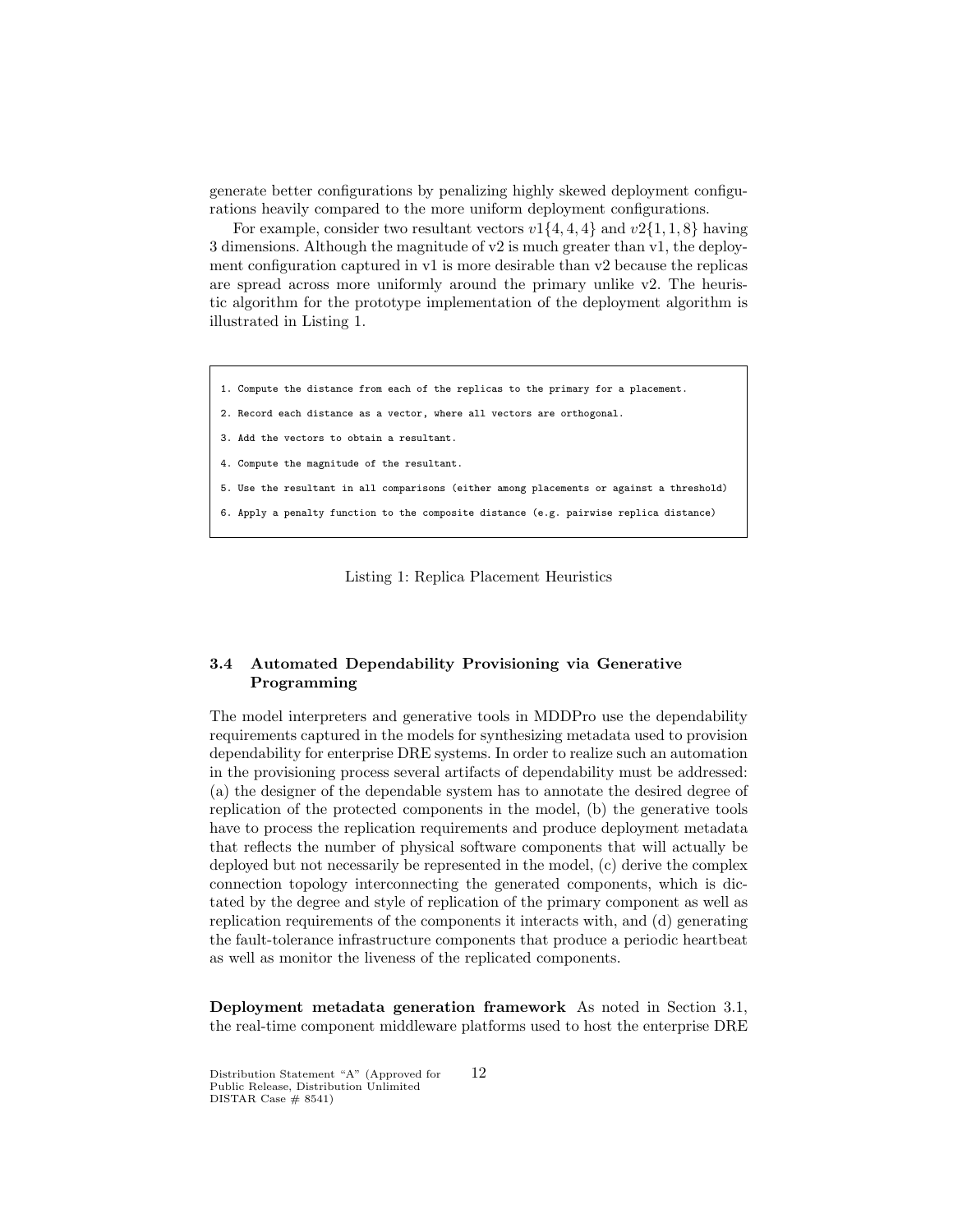systems use standardized XML-based metadata descriptors to describe the deployment plans of the entire system, which the runtime system uses to actually deploy the different components of the system. Our challenge involved enhancing the metadata descriptors to include dependability provisioning decisions. For this goal to realize, MDDPro's generative capabilities had to be integrated with the existing generators available in CQML without obtrusive changes to existing capabilities. This approach ensures that generators for QoS issues beyond dependability, such as security, can seamlessly be integrated with CQML.

To address these concerns, we have developed an extensible framework called The Deployment Plan Framework that allows augmentation of metadata generation "on-the-fly" as it is being generated. The framework exposes a fixed set of hooks to be filled in by the developer of the existing and any new CQML model interpreters including the MDDPro model interpreters. The main job of the deployment framework is to generate the standardized metadata describing the components, their implementations, their inter-connections and so on. Additionally, it invokes predefined hook methods implemented by different QoS model interpreters of CQML. The MDDPro interpreter implements a subset of a large set of different possible hook methods. The hook methods "inject" autogenerated standardized metadata in response to the availability requirements captured in the model. The metadata generated on-the-fly blends into the other standardized metadata.

This architecture allows large scale reuse of earlier code base that deals with the basic structure and composition capabilities of PICML/CQML. The developer producing QoS enhancements to the existing modeling capabilities of CQML need not be concerned with the other complexity of the framework and the format of the standardized descriptors, but simply add/modify the metadata for the QoS dimension they are addressing. Our MDDPro model interpreter exploits these capabilities of the Deployment Plan Framework to "inject" three different kinds of metadata.

- 1. Replica component instances of the primary protected component depending upon replication degree annotated in the model. For example, if replication degree of an FOU is 3, then two replicas of the primary FOU are created. Thus, two replicas of each component in the FOU are effectively added by the interpreter.
- 2. Component connection metadata is injected based on the replication style and degree of replication. The incoming connections to the protected components are marked with special annotations so that the run-time system can use suitable implementations to realize them. One such possible annotation is IOGR, i.e. Interoperable Object Group Reference. IOGR is a part of the FT-CORBA [2] standard.
- 3. Deployment metadata is the assignment of components to computing resources available in the system. This metadata includes information for all the primary protected components, their replicas and the dependability infrastructure components (e.g. Heartbeat components).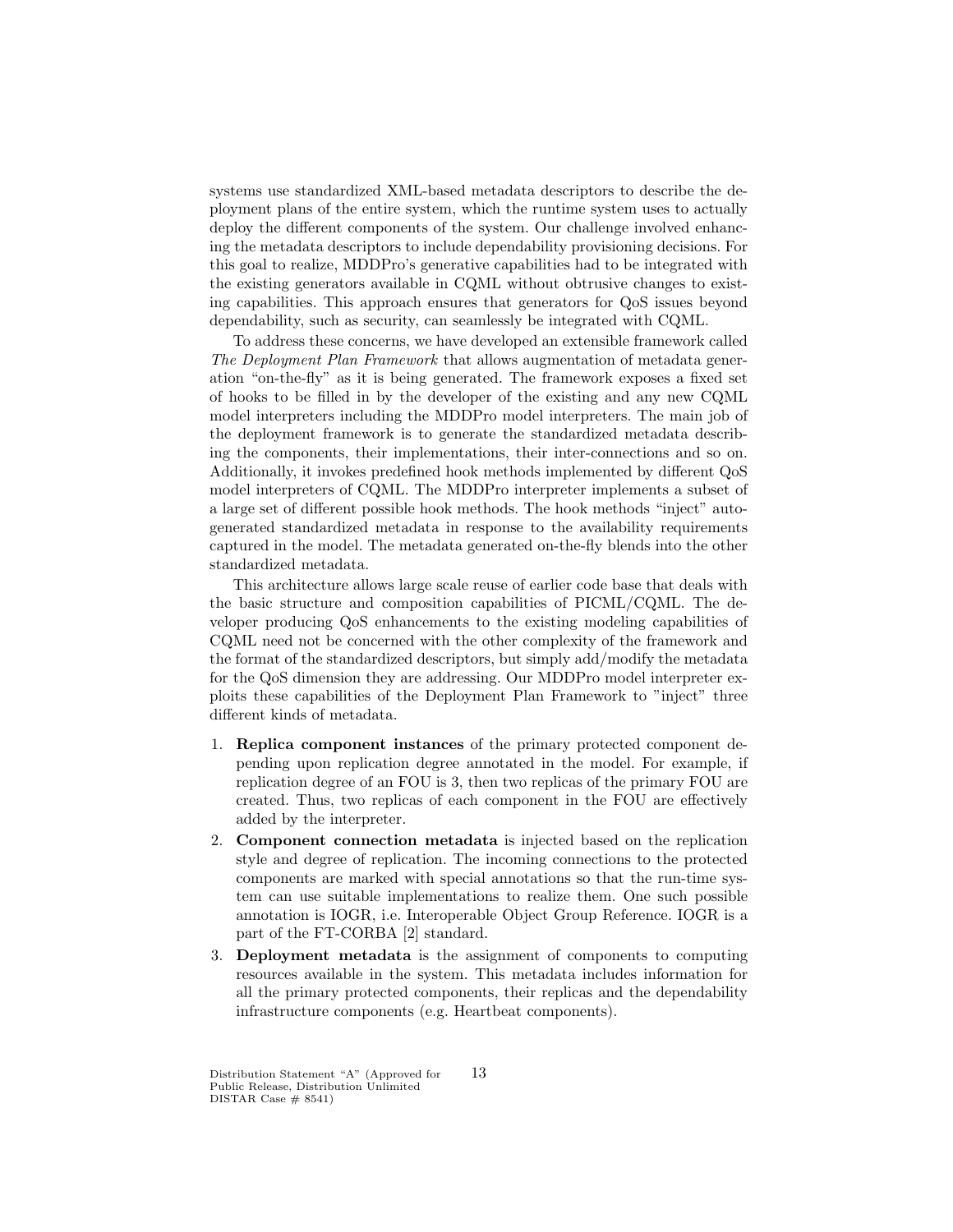Handling complex connections As shown in Figure 5, shows the effect of the replication style and the degree of replication on the complexity of the connection establishment. In an unprotected system, the Processor component and the Planner component have exactly one connection between them. The Figure 5 captures the multiplicative increase in the number of connections when both, the Processor component and the Planner component, are protected using active replication. Each Processor component, primary as well as its replica has to make three connections to each member of the Planner replica group because the degree of replication of the Planner fail over unit (FOU) is three. In general, if the source component of the connection is replicated M times and the destination component is replicated N times then the number of connections grow by a factor of M x N.



Fig. 5: Complexity of connection generation

Note that the diagram only indicates the necessary number of connections the middleware has to establish when components are deployed. These connection may or may not actually be used to send requests across because it really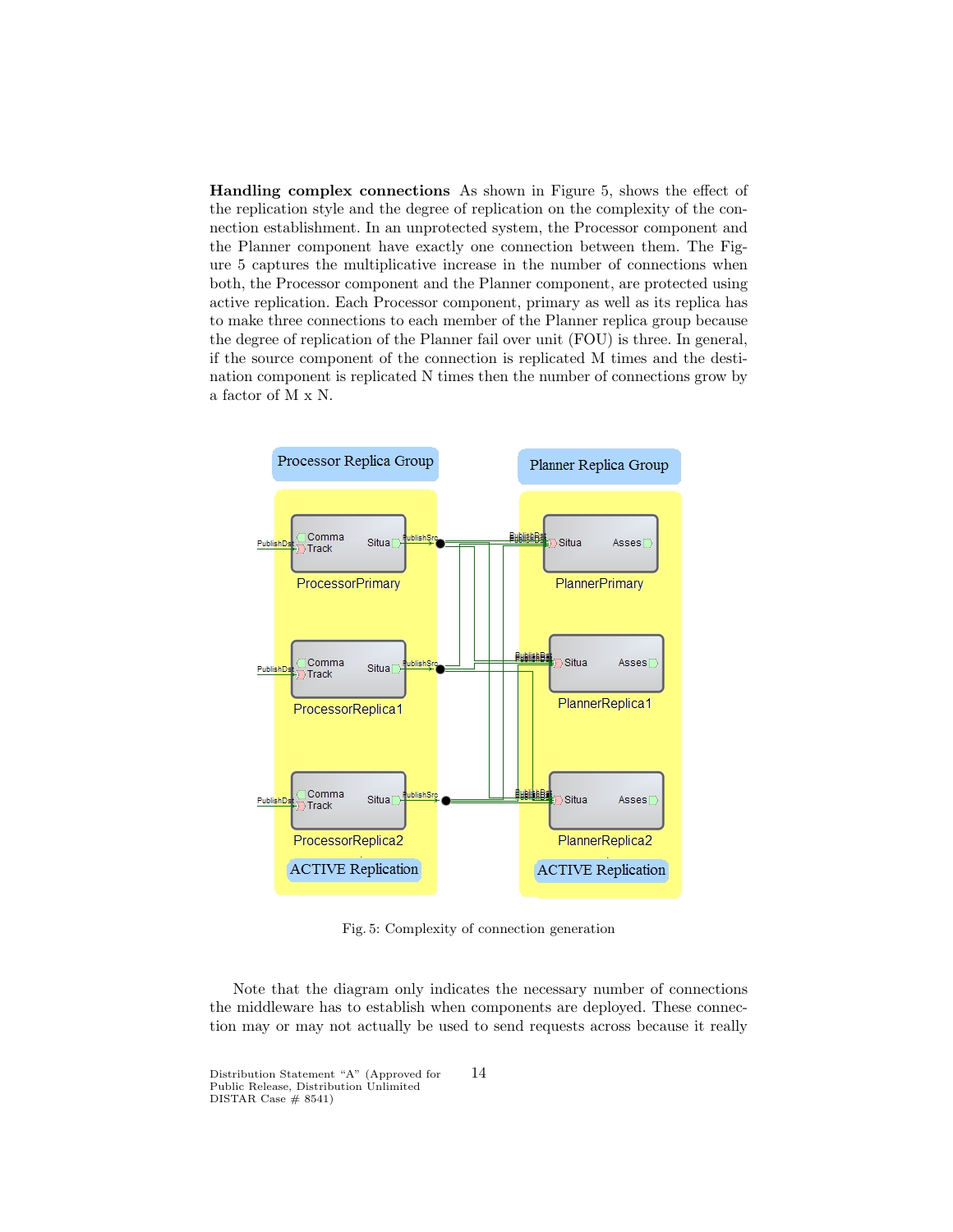depends upon where request/reply suppression is in place. Nevertheless, the component container has to prepare for any unforeseen failures and has to establish connections apriori in order to avoid the latency of connection establishment later when failures occur. The model interpreter that we have developed completely hides away the complexity of modeling the component replica instances and the connections between them.

Automatic generation of liveness monitoring infrastructure The model interpreter also generates the infrastructure components necessary for liveness monitoring of the protected components. It uses the availability requirements in the models to generate supporting run-time components to realize ready-todeploy, robust, and fault-tolerant enterprise DRE systems. This includes generating, configuring, and deploying the status monitoring and fault recovery components without the need for the application developer having to model/develop them explicitly.



Fig. 6: Generated Deployment of Dependability Infrastructure Elements

The generated architecture shown in Figure 6 has two important components: the heartbeat (HB) component and the Fault Protection Center component (FPC). The purpose of the HB components is to send a periodic heartbeat beacon to the FPC or respond to the periodic liveness poll request received from the FPC. The FPC is the central controlling component that ensures the liveness of the protected components using either pull or push model of the heartbeat beacon. The HB components are collocated with the protected components. The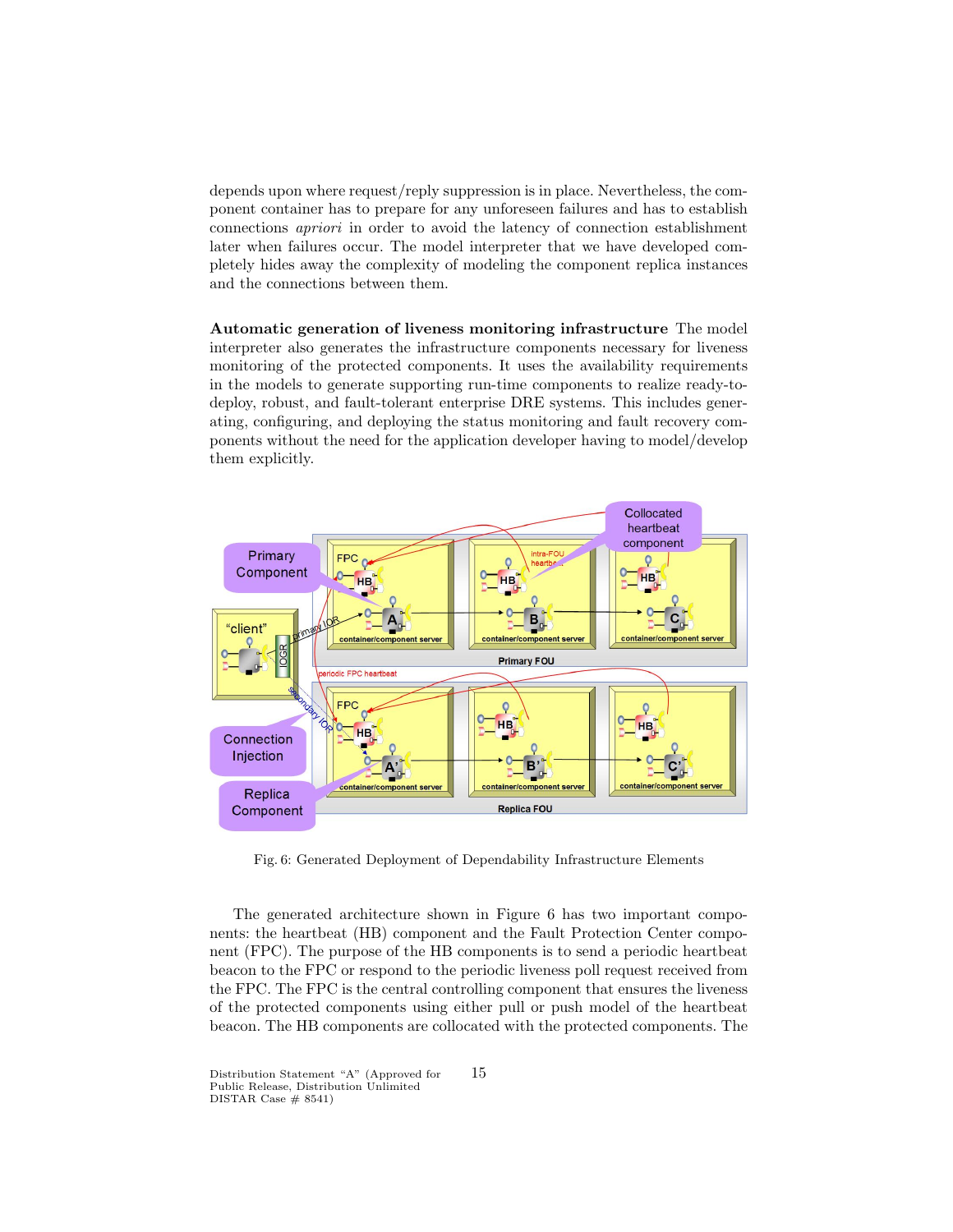underlying assumption is that the HB component and the protected component would fail simultaneously in the face of a failure. The central FPC component is also replicated to avoid single point of failure. Multiple copies of the FPC components send heartbeat beacons among themselves to ensure that FPC themselves are alive and are doing continuous liveness monitoring of the system.

As shown in Figure 6, every protected component has its own collocated HB component and there is one FPC for every FOU. All the HB components belonging to one FOU send heartbeat to its corresponding FPC. Multiple simultaneously active FOUs have equal number of FPCs, which communicate with themselves to prevent single point of failure.

The heartbeat frequency at which the liveness indications are sent between HBs and FPCs is configurable in the model. The advantage of this architecture is that the infrastructure components for liveness monitoring can be auto-generated using generative technologies. The necessary deployment metadata required to collocate the HB components with their respective protected components and to establish the connections between HB components and the FPC components is auto-generated by the model interpreter from the requirements. Moreover, the metadata that captures the configuration of HB components such as push/pull model and heartbeat frequency is auto-generated for every HB component.

# 4 Related Work

Although there has been substantial research in dependability mechanisms and algorithms over the past several decades, applying modeling and generative techniques to automate dependability provisioning has recently caught researchers' attention. In this section we compare our work on model-driven engineering of dependability with related research.

The CORRECT project [12] describes a project that is looking at applying step-wise refinement and OMG's Model Driven Architecture [13] to automatically generate Java code used in a fault tolerant distributed system. The project uses UML to describe the software architecture in both a platform-independent and platform-specific form. Model-to-model transformations are used to incrementally enrich the models with platform-specific artifacts until the Java skeleton code is generated. MDDPro, on the other hand, is designed to automatically generate the complete source code (not just the skeletons) for the component liveness monitoring infrastructure that detects exceptional conditions.

[14] focuses on a research that provides platform-independent means to support reliability design following the principles of a model driven architecture and approach. The research aims to systematically address dependability concerns from the early to the late stages of software development by expressing dependability architectures using profiles. Design profiles are mapped to deployment domains, where the reliability configurations of how the components communicate and are distributed is explained. Unlike [14], MDDPro uses an extensible way to automatically generate platform specific metadata and programming language artifacts that realize parts of the dependability provisioning solution.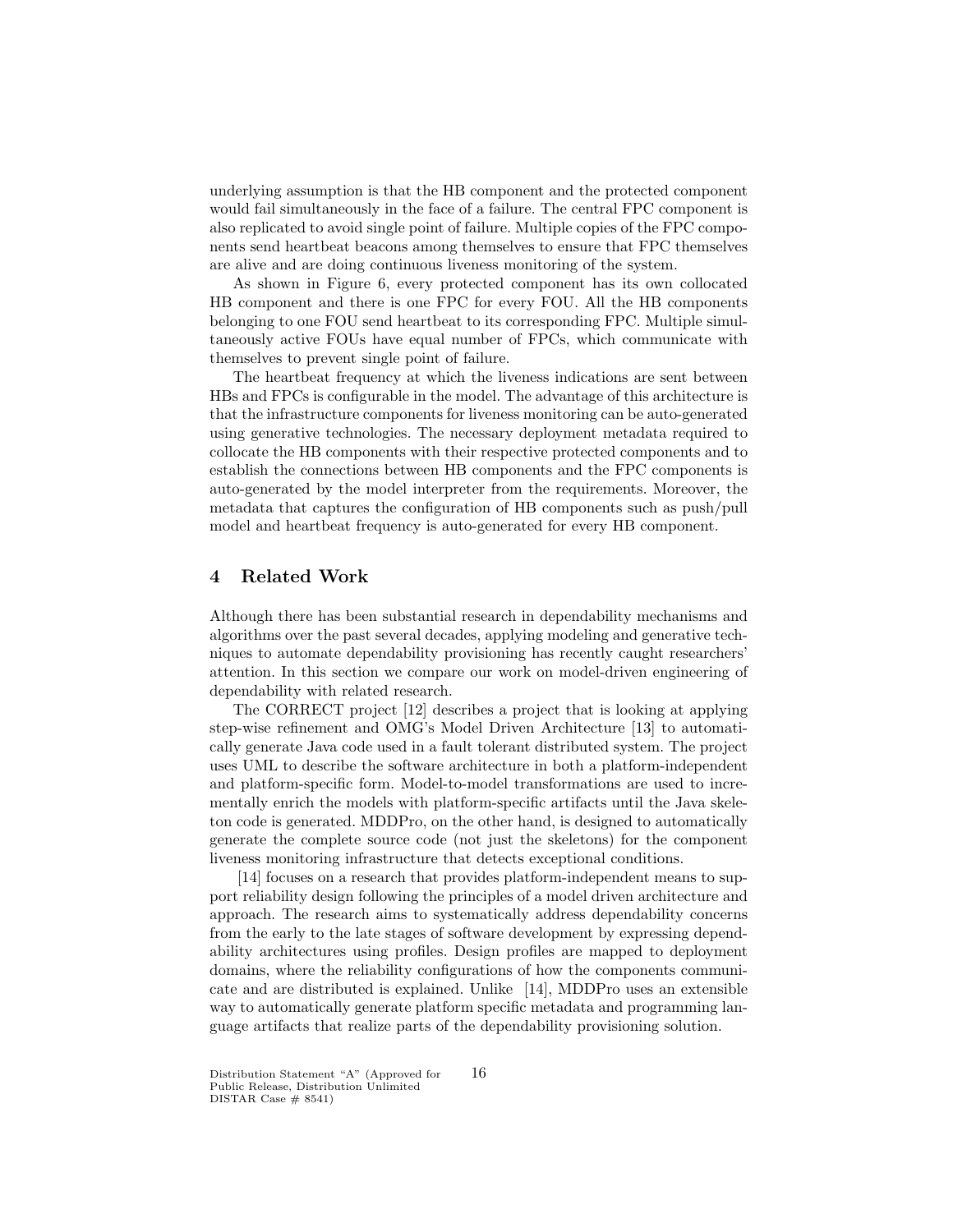[15] focuses on a research that uses UML to model application architectures for composite web services. The UML representation is based on BPEL, and extensions are added to characterize the fault behavior of the elements comprising the web services. Model transformations are used to map the UML models to Block Diagrams, Fault Trees and Markov models to analyze the dependability characteristics of the composite web services. On the other hand, our approach in MDDPro enhances the productivity of the system developers rather than system dependability analysts.

Although our research on MDDPro has similar goals, we use the concept of domain-specific modeling languages, which provides more richer and semantically powerful modeling concepts than the general-purpose modeling elements provided by UML. Additionally our framework allows plugging in multiple different model interpreters that can synthesize metadata for multiple different middleware platforms provide deployment planning.

# 5 Conclusions

This paper describes how model driven engineering (MDE) can be used to simplify and automate dependability provisioning in enterprise distributed real-time and embedded (DRE) systems. We describe the capabilities of the MDDPro (Model Driven Dependability Provisioning) MDE tool which we have built as part of the CoSMIC tool suite. Our work is suitable for component-oriented systems that have multiple different quality of service requirements and which are deployed and configured via declarative mechanisms. Both these traits are common to systems that use the service oriented architecture. In the remainder of this section we describe the lessons we learned in this effort and our future work in this realm.

#### Lessons Learned and Future Work

Capturing availability requirements in terms of degree of replication, replication style at the modeling time and generating component infrastructure components increases productivity to a great extent but many unresolved challenges still remain.

• Availability model analysis is useful to determine the effect of the availability requirements on other QoS aspects of the system. Our prototype implementation of MDDPro is simplistic because it neglects the effects on system resource consumption due to replication. Unconstrained increase in the degree of replication of the protected components in the system may result in excessive resource consumption and may adversely affect other QoS guarantees of the system such as timeliness and CPU load. An analysis technique needs to be in place that would help the system designers take correct decisions about the system availability without adversely affecting the resource consumption and other QoS characteristics of the system.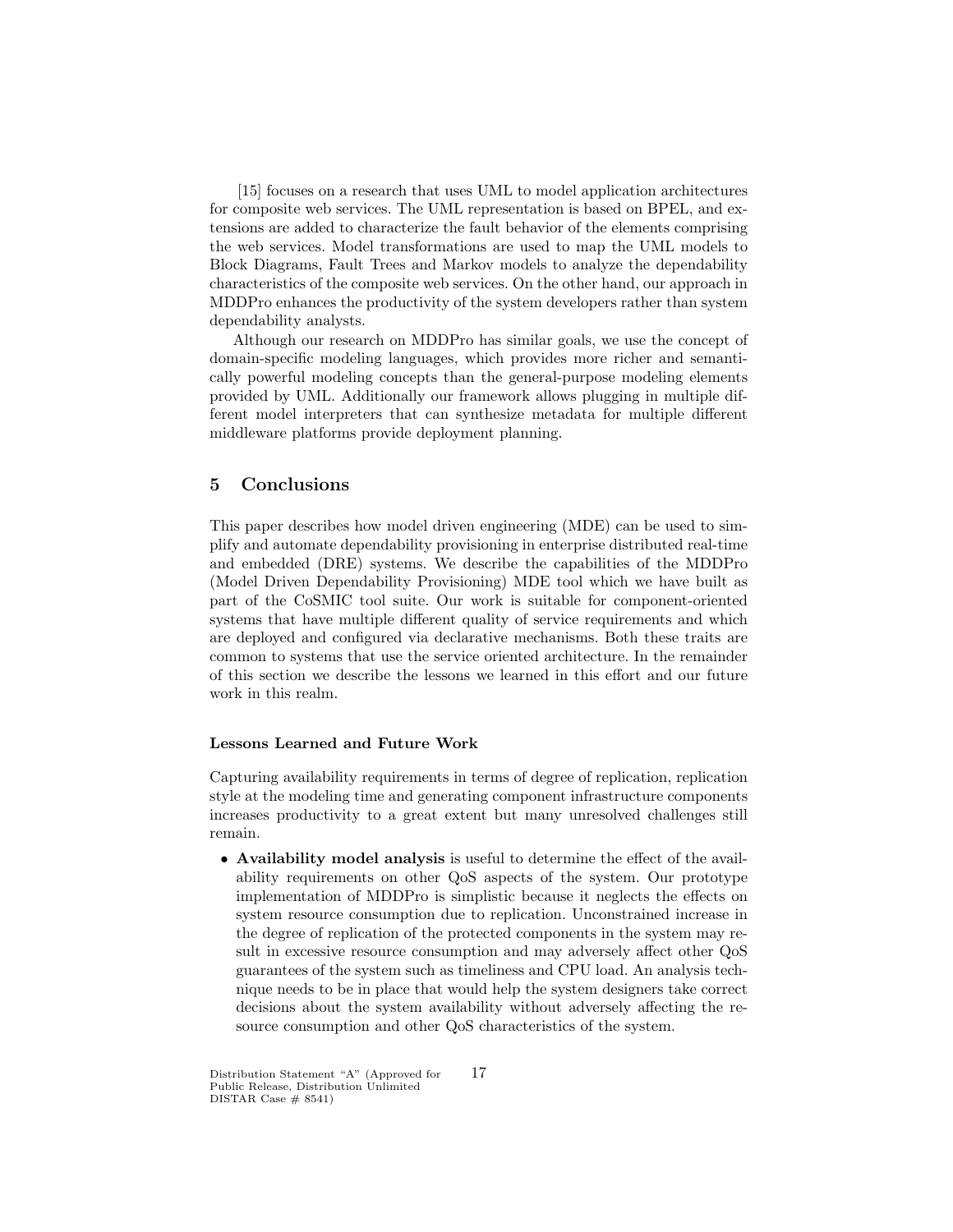- Run-time adaptation of the fault-tolerance infrastructure as well as the replicated application components is highly desirable in enterprise DRE systems because these systems usually exhibit modal behavior. System functionality as well QoS priorities may change as the mode of operation of the system changes. Our approach to the availability modeling is static in nature and depends on the availability of the target domain information and their associations with each other in terms of co-failure probability. Although the placement model interpreter does take deployment decisions at design time using a strategizable constraint-solver framework, it does not make the system adaptive at run-time. Runtime monitoring subsystems such as RACE can be used to implement a general purpose resource constraint-solver framework at runtime, not unlike the one we have in our design-time placement model interpreter. Such a framework would make intelligent (re)deployment decisions based on changing environment (failures, resource consumption) and modes of the eDRE systems.
- Ensuring state consistency across replicas of components or FOUs in a general is a challenge. Our availability model abstracts away the details of the fault monitoring part of the FT subsystem and generates component based infrastructure automatically for precisely doing that. However, state synchronization and ensuring state consistency across replicated components of the system is a hard problem. The primary challenges in this space are capturing and provisioning a variety of state synchronization mechanisms because different component developers may implement different mechanisms as they see fit. Several different ways of ensuring state synchronization are used, for example, central repository/database-based approach, transmission of periodic state updates using point-to-point communication or multicast communication. Modeling the topology transmission of state update messages is also important in case of non repository-based techniques because the runtime failover critically depends on the order in which replica components receive state updates.

All artifacts described in this paper are available in open source from the CoS-MIC web site (www.dre.vanderbilt.edu/cosmic).

# References

- 1. Object Management Group: Lightweight CCM FTF Convenience Document. ptc/04-06-10 edn. (June 2004)
- 2. Object Management Group: Fault Tolerant CORBA Specification. OMG Document orbos/99-12-08 edn. (December 1999)
- 3. Schmidt, D.C.: Model-Driven Engineering. IEEE Computer 39(2) (2006) 25–31
- 4. Pascal Felber and Priya Narasimhan: Experiences, Approaches and Challenges in building Fault-tolerant CORBA Systems. Transactions of Computers 54(5) (May 2004) 497–511
- 5. Priya Narasimhan and Tudor Dumitras and Aaron M. Paulos and Soila M. Pertet and Charlie F. Reverte and Joseph G. Slember and Deepti Srivastava: MEAD: